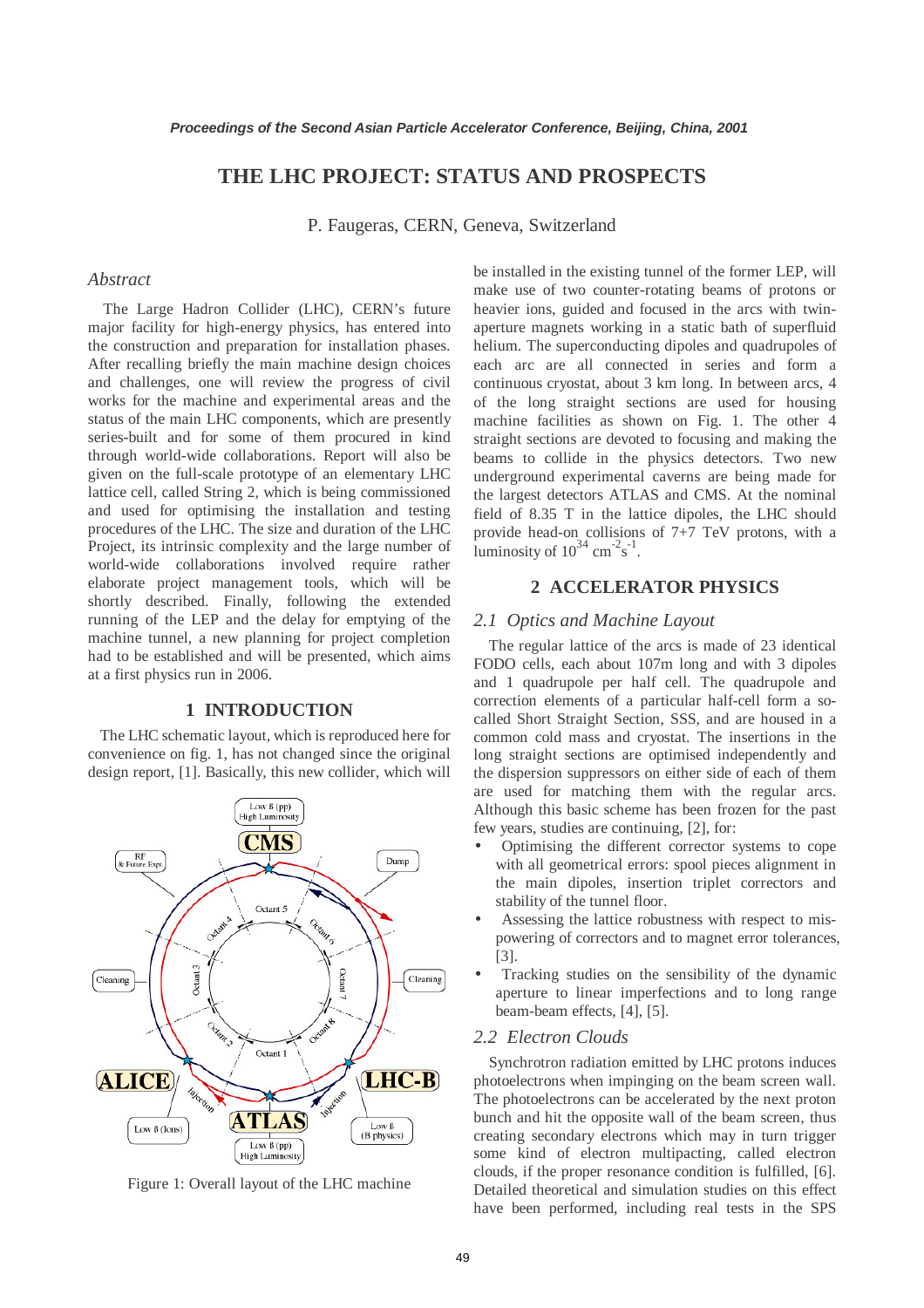accelerator, [7]. Electron clouds should be avoided, as they cause heating of the cold vacuum chamber and may even trigger beam instability. Various cures have been devised, such as acting on the beam screen wall reflectivity, lowering the electron production yield by coating, or using beam scrubbing or even doubling the bunch spacing to kill the resonance.

# *2.3 LHC Injectors*

The nominal LHC parameters call for high brightness beams, correctly spaced in time. The LHC pre-injectors, made of Linac2, Booster and CPS, have already produced proton beams with the required transverse emittances, but the correct time distribution of bunches has required a new bunch splitting scheme through RF manipulations, which was successfully tested recently, [8].

Beams from the CPS are injected in the SPS, to reach their LHC injection energy of 450 GeV. To preserve their brightness, it is necessary to reduce the SPS impedances, which is being done by suppressing as much as possible the discontinuities in the SPS vacuum chamber. Also, the bunch density in the SPS is limited by the electron cloud problem, but cures are being implemented, [7].

# **3 CIVIL ENGINEERING**

Although one will make use of most of the facilities built for LEP, civil engineering works are needed for the two new experimental areas at Points 1 and 5, and for two new transfer tunnels TI2, TI8 to inject the two counter-rotating beams from the SPS, (see Fig. 1). Additional work is also needed on the surface for cryogenics and at some locations in the tunnel, to house power converters and to allow the magnets be transported round the ring, and finally for the beam dumping system around Point 6.

The underground work at Point 1 is well advanced: the first underground cavern, 64m long, 20 m diameter, has been handed over to CERN and is being equipped, while the main ATLAS experimental cavern, 53m\*30m\*35m, has its roof completed and starts to be excavated, (Fig. 2).



Figure 2: Vault concreting of ATLAS experimental cavern

Underground work at Point 5 is less advanced, because of geological problems, in particular a double water table, which required ground freezing techniques for digging the two shafts. However, the construction of a large hall on the surface permits the pre-assembly and test of the CMS detector prior its final installation underground, (Fig. 3).



Figure 3: First CMS barrel yoke element in building SX5.

The two 2.5 km long tunnels for the transfer lines from the SPS to LHC are now excavated and connected to the main tunnel and their secondary lining is under way. Other underground works for the machine proper are being performed round the ring and will be completed mid 2003, with the two 700 m transfer tunnels and the two caverns needed for the beam dumping system around Point 6.

# **4 MACHINE COMPONENTS**

# *4.1 Superconducting Magnets*

Several review papers have recently been published on the status of the LHC lattice cryodipoles and short straight sections, SSS, [9],[10],[11],[12], and the reader is kindly referred to them. It is sufficient to mention here that most of the recent work was aimed at verifying the robustness of the dipole cold mass design and at assessing the quality of the heavy tooling and of the workmanship through the production of several preseries magnets at the premises of each three cold mass assemblers. The final adjudication for the series production of the 1200 cold masses is being made, while the facility for inserting at CERN the dipole cold masses in their individual cryostat has been prepared and the associated contract already signed.

The SSS will also be made by industry, through two main contracts: one for the cold mass assembly proper, the other for their insertion into individual cryostats.

In the dispersion suppressor regions, which connect the regular machine arcs to the long straight sections, the SSS require individually powered quadrupoles. These special SSS and the isolated quadrupoles of the matching sections of the insertion regions will be assembled at CERN.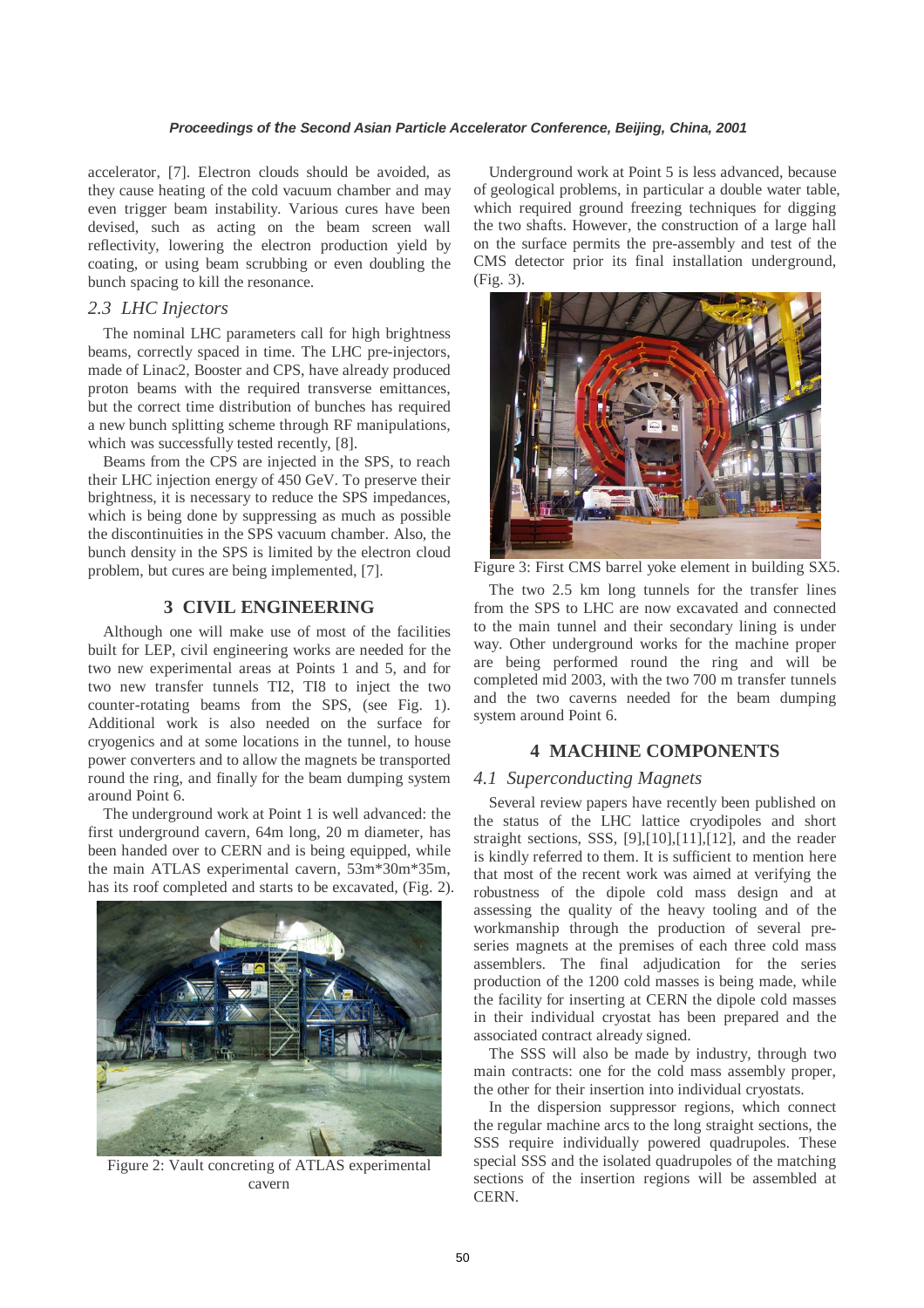It is planned to test cryogenically all dipoles and SSS, in a dedicated facility, which is being set up at CERN, close to the dipole cryostating hall. Various test scenarios are being worked out, [13], as this will be on the critical path for the availability of magnet for installation in the tunnel.

In the experimental insertions, the beams are focused through low-β insertion triplets, which form an important part of the American and Japanese in-kind contributions to the LHC machine. These triplets will make use of two types of high-gradient wide-aperture quadrupoles, which have been designed and developed at KEK and Fermilab, [10]. The final insertion elements will arrive at CERN in their own cryostats, fully tested and ready for installation.

#### *4.2 Cryogenics*

A comprehensive description of the cryogenic system for LHC can be found in [14]. In addition to the four LEP cryoplants, which will be recuperated and upgraded, four new 18 kW plants have been ordered and the first of those has been delivered and will be tested soon at CERN.

All the magnets of a regular arc and those of the two adjacent dispersion suppressors are connected together and form a continuous cryostat which extends over 3 km. To cool this long string of magnets, a composite cryoline, coming from the cryoplants at even points, runs alongside the magnet string and is connected to it at every lattice cell, through a jumper connection, which supplies helium at various pressures and temperatures, (Fig. 4).



Figure 4: Isometric view of LHC tunnel

Three different prototypes, 110 m long each, have been successfully tested recently and the final contract for the cryoline fabrication and in-situ installation is being placed.

#### *4.3 Other systems*

With the notable exception of the 400 MHz accelerating cavities, all the other LHC components are conventional. Nevertheless, some are quite unusual, as for instance the special twin-aperture warm quadrupoles needed for the cleaning insertions around points 3 and 7, which are built in Canada in collaboration with TRIUMF.

Another example concerns the supply of all the dipoles and quadrupoles for the beam transfer lines from SPS to LHC, which have already been delivered from BINP, as a part of the agreement between CERN and Russia. The septum magnets for the beam abort channels will be built by IHEP-Protvino, under the same agreement.

## *4.4 String2*

The former String 1, [15], was essentially built and used to ascertain the feasibility the cryogenic cooling scheme as well as validating the principles of the magnet quench protection system. On the contrary, String 2 is a full-size mock-up of a complete lattice cell of the LHC, making use of preseries dipoles and SSS and of one prototype of the cryoline, see Fig. 5. It purpose is to validate individually the final systems and investigate their collective behaviour in conditions close to those prevailing in the machine.



Figure 5: Assembly of String 2 with its cryoline on the left

In particular the assembly and test procedures for the magnet interconnects must be carefully studied, [16]. It should be mentioned that for the final installation of the machine in the tunnel, there will be about 1700 magnet interconnections, which will require in total some 50'000 TIG welds for cryogenic channels, 10'000 soldered joints for main superconducting cables and 20'000 ultrasonic welds for the SC auxiliary bus bars cables. In this context, assembling the String 2 elements has been taken as a test rehearsal for the tunnel installation and has already given invaluable results, [17], particularly on the early detection and repair of hardware non-conformities.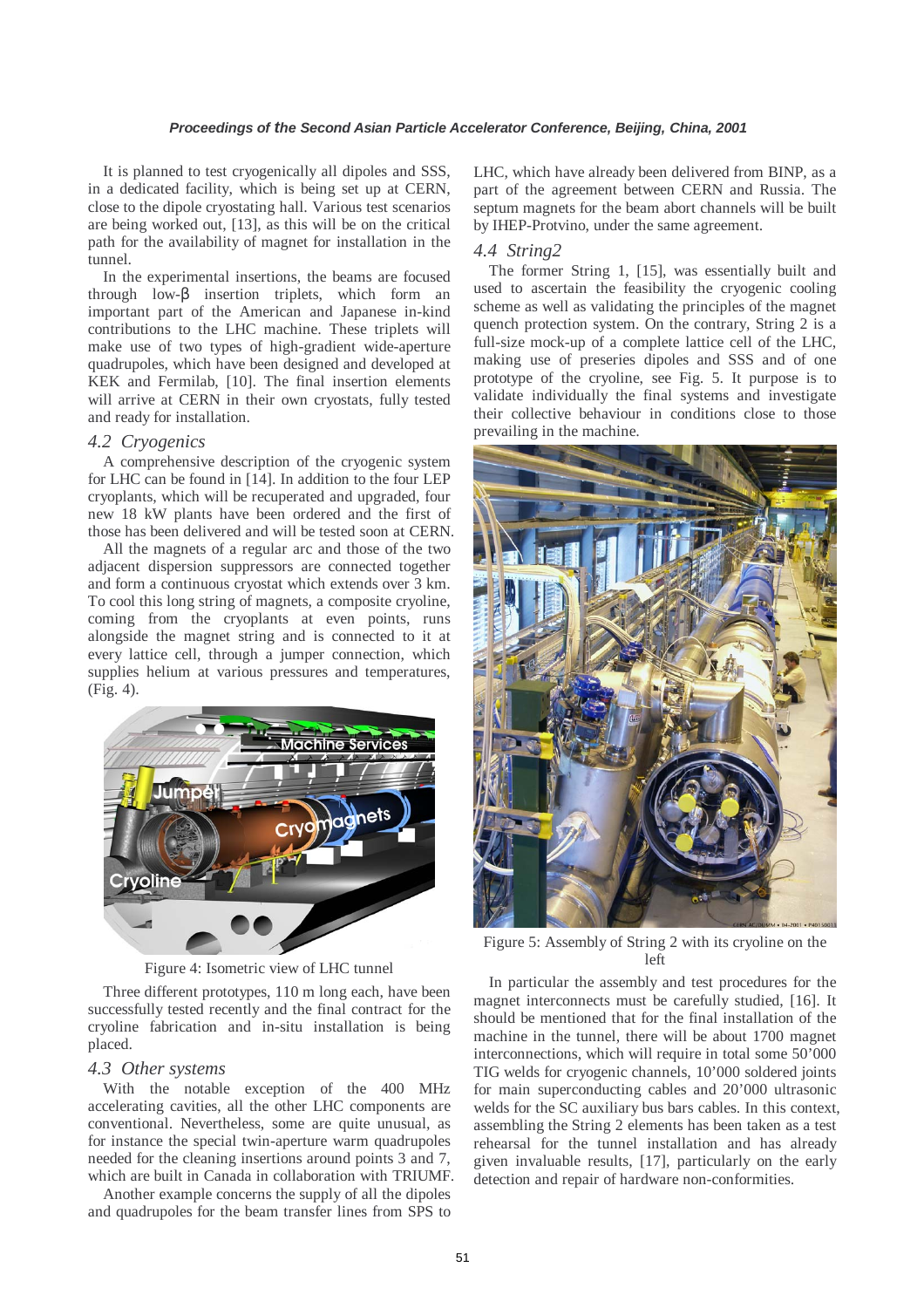

In a first step, only three final prototype dipoles have been installed in between the 2 SSS of String 2, awaiting for the availability of one pre-series dipole from each cold mass assembler for completing the String at the end of this year. Figure 6 shows the first cool down of this reduced string, [18]: note that the 10 days plateau at 80K was deliberately made for electrical insulation tests and that the insulation vacuum has decreased by 2 orders of magnitude when reaching 4.5K.

It is anticipated that, once completed and commissioned String 2 will be used for various experiments, for instance on quench propagation studies and magnet protection, but also as a training bed for operation crews.

# **5 PROJECT MANAGEMENT**

The size and duration of the LHC Project, its intrinsic complexity and the number of world-wide collaborations involved in both the design and construction activities require rather elaborate project management tools. These tools must be capable in particular of handling the huge amount of engineering information generated at all stages of the project and of insuring its coherence as the project evolves. An Engineering Data Management System was therefore set up and takes the form of a central repository for all the engineering data, such as tables of parameters, functional, technical and interface specifications, drawings, fabrication and test data, etc. It makes use of a commercial software system for data storage and retrieval, and of a dedicated World Wide Web interface, which enables truly global access to the data, [19]. Several structures are used for LHC data, as sketched on Fig. 7:

- The parameter and layout databases, which are the live and up-to-date version of the design report, [1].
- The Project Breakdown Structure, (PBS), which shows the breakdown of the LHC into sub-projects, each with its responsible engineer. The PBS more or less shows what has to be purchased.
- For each compound machine element, a cryodipole for instance, an Assembly Breakdown Structure, or ABS, gives the part list of individual components and of sub- assemblies and also all the procedures needed for the element construction and testing.



Figure 7: Principle of the EDMS for LHC

The Manufacturing and Test Folder, MTF, is used during the fabrication, measurement and installation of each complex assembly or individual component, to record all pertinent data to allow to trace the history of each item throughout its entire life-cycle.

Configuration management is insured by a set of online procedures directly accessible from the Web interface, which allows to add information, check its consistency, request changes when needed and once approved, put them into force in an ordered way. A Quality Assurance Plan, defines the associated "rules of the game",[20].

# **6 INSTALLATION AND LOGISTICS**

For the first time in CERN's history, one will have to install a new and expensive machine in an existing tunnel, where the preceding collider, LEP, was kept running at top energy till October 2000.

Quite obviously, the time span between the end of LEP physics and the start of LHC must be kept to a minimum. A fast LEP deconstruction is being completed to let civil engineering works in the main tunnel to be done as fast as possible. Actually, one is launching the series production of the main cryodipoles and of the SSS, with the view of having them delivered just in time for their measurement and final preparation before their installation in the tunnel. This will ease somewhat the temporary storage problems but a prerequisite is that the superconducting cables and all other magnet components are delivered as scheduled.

LHC installation proper will proceed on several fronts in parallel, but will follow a well defined sequence: once civil works are completed in a sector, the general services will first be restored and completed, then the distribution cryoline will be assembled and tested followed lastly by the cryomagnet installation.

This latter operation require special handling devices for transporting the long cryodipoles from their assembly location to their final position in the tunnel. Moreover, the magnet interconnections will mostly be made by welding pipes and expansion bellows together, which calls for reliable orbital welding machines and fool-proof testing.